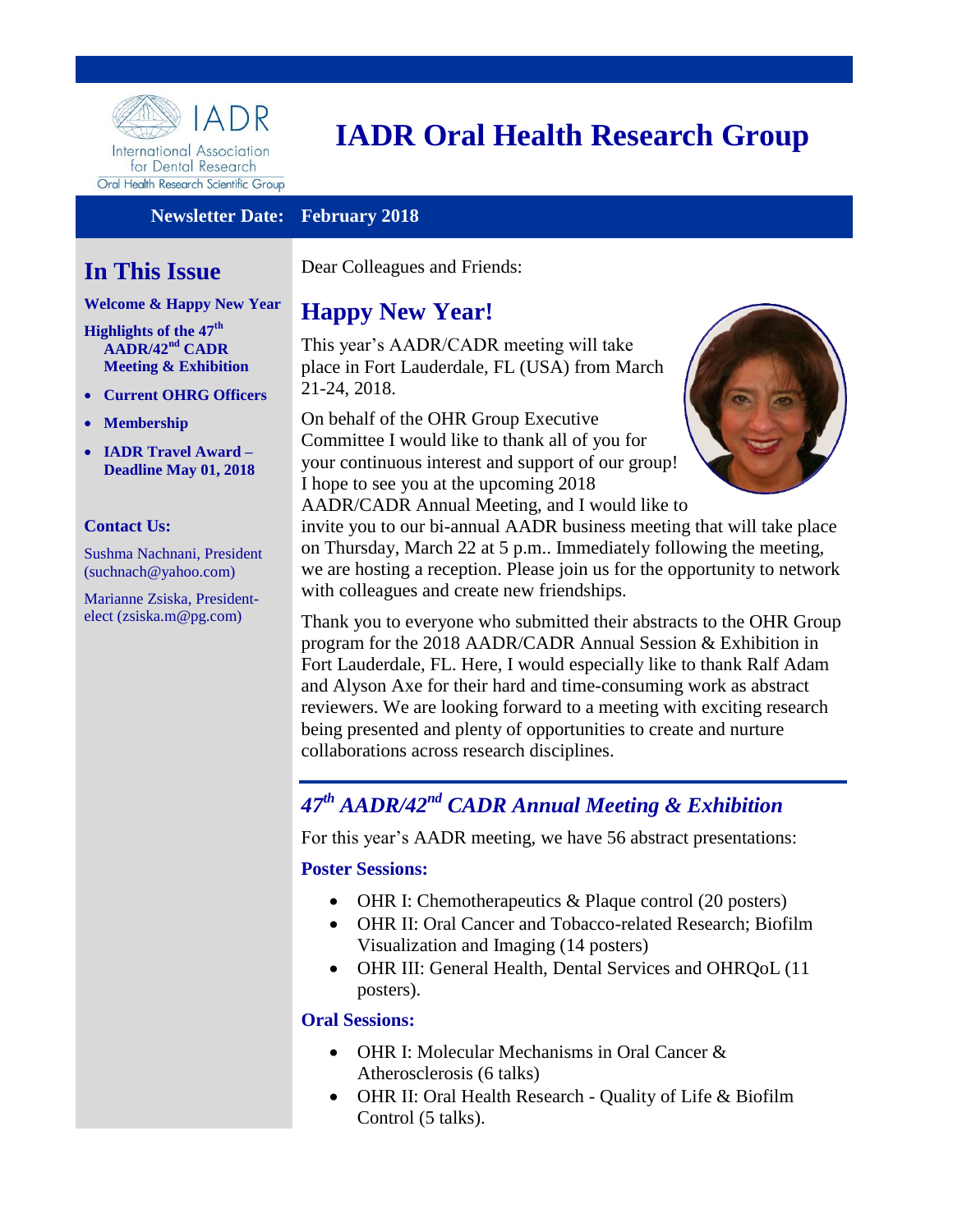#### **Hands-on Workshop:**

Wednesday, March 21, 2018

Time: 3:15 p.m. – 4:45 p.m.

**HOW #3:** Conducting Randomized Controlled Trials (RCTs) in Longterm Care Settings

**Session Host:** Richie Kohli (Oregon Health & Science University, Portland, USA)

**Sponsoring Group/Network(s):** Geriatric Oral Research, Clinical and Translational Science Network, Behavioral, Epidemiologic, and Health Services Research, Oral Health Research

#### *OHRG Business Meeting / Reception:*

Thursday, March 22, 2018

Time: Business meeting at 5:00 p.m. with reception to follow

Room: CC, Grand Ballroom F

# *OHRG Officers:*

I would like to acknowledge the Board Members for their help and commitment to the group:

- Sushma Nachnani President
- Sylvia L. Santos Immediate Past President
- Marianne Zsiska President-elect
- Alyson Axe Symposium Coordinator
- Ralf Adam Program Chair
- Patricia A. Lenton Secretary/Treasurer
- Frances D. Genco IADR Councilor and Historian
- Deborah Lyle Award Committee Chair

# *Membership (as of Dec 2017):*

<span id="page-1-0"></span>

| <b>Full Members:</b>    | 417 |
|-------------------------|-----|
| <b>Student Members:</b> | 402 |
| <b>Retired Members:</b> | 11  |
| <b>Total: 830</b>       |     |

With Kind Regards,

Sushma Nachnani – Oral Health Research Group President